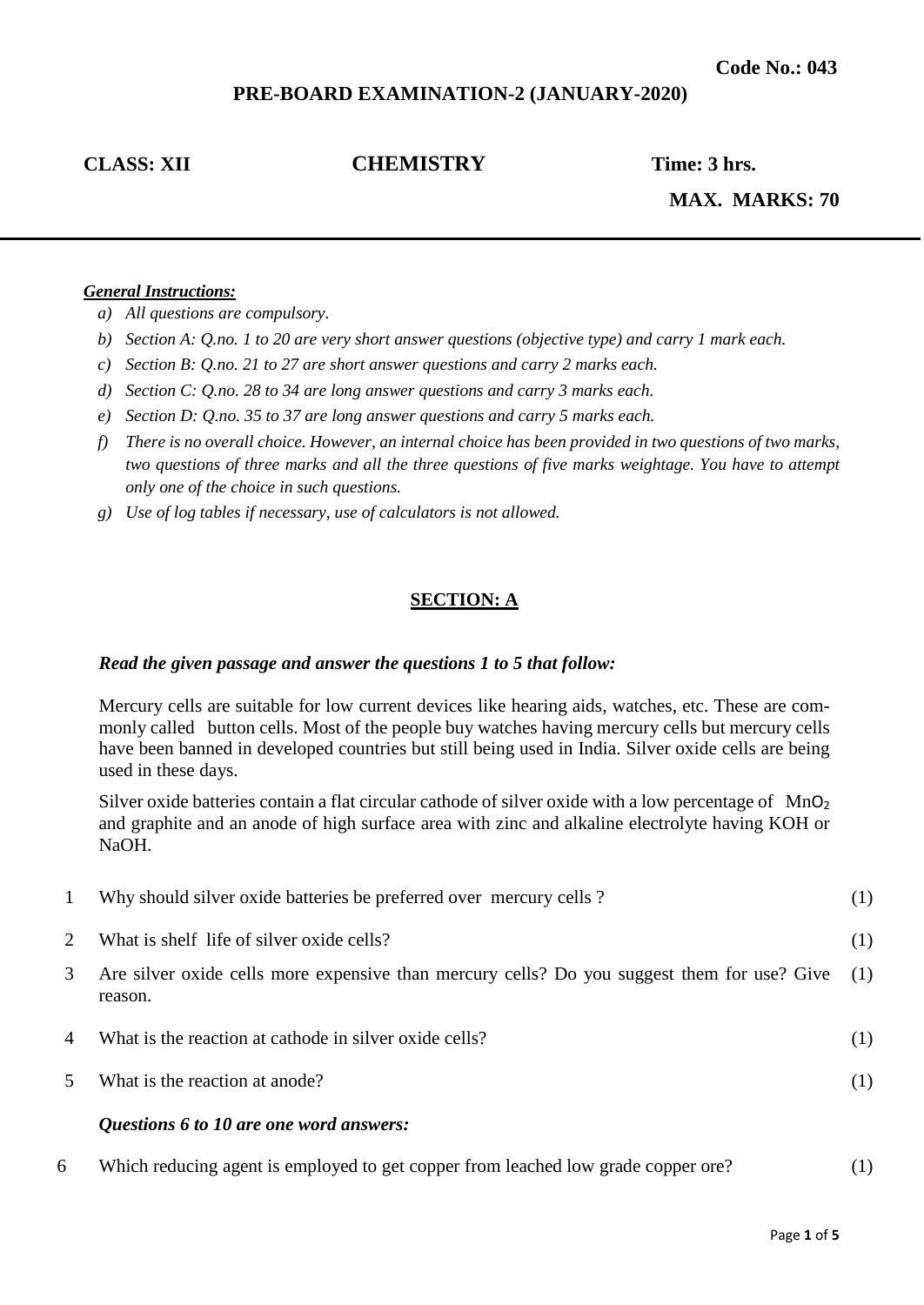| 7  | Name the products of hydrolysis of<br>i) Sucrose and<br>ii) Lactose.                                                                                                                                       | (1) |
|----|------------------------------------------------------------------------------------------------------------------------------------------------------------------------------------------------------------|-----|
| 8  | Write such reactions and facts about glucose which cannot be explained by its open chain struc-<br>ture.                                                                                                   | (1) |
| 9  | Write the structure and one use of Bakelite.                                                                                                                                                               | (1) |
| 10 | Which of the following is not a chiral?<br>2-Hydroxy propanoic acid, 2-Butanol, 3-Bromo pentane.                                                                                                           | (1) |
|    | Questions 11 to 15 are multiple choice questions.                                                                                                                                                          |     |
| 11 | The IUPAC name of the compound shown below is:<br>OH                                                                                                                                                       | (1) |
|    | $(a)$ 4-Cyclo pent-3-en -1-ol.<br>(b) Cyclopent-4-en-1-ol.<br>(c) 3-Cyclo pent-3-en-1-ol<br>(d) Cyclopent-3-en-1-ol                                                                                        |     |
| 12 | The correct IUPAC name of $[Pt(NH3)2Cl2]$ is<br>(a) Diammine dichlorido platinum(II)<br>(b) Diammine dichlorido platinum(o)<br>(c) Diammine dichlorido platinum(IV)<br>(d) Dichlorido diamine platinum(IV) | (1) |
| 13 | Crystal field stabilization energy for high spin $d4$ octahedral complex is<br>(a) $-0.6 \Delta_0$<br>(b) $-1.8 \Delta_0$<br>(c) -1.6 $\Delta_0$ +p<br>(d) $-1.2 \Delta_0$                                 | (1) |
| 14 | Formation of a complex in the solution can be detected by<br>(a) change in colour<br>(b) change in solubility<br>(c) change in $PH$<br>(d) all are correct                                                 | (1) |
| 15 | Which of the following are addition polymers?<br>(a) Nylon<br>(b) Melamine formaldehyde resin<br>(c) Orlon<br>(d) Polystyrene                                                                              | (1) |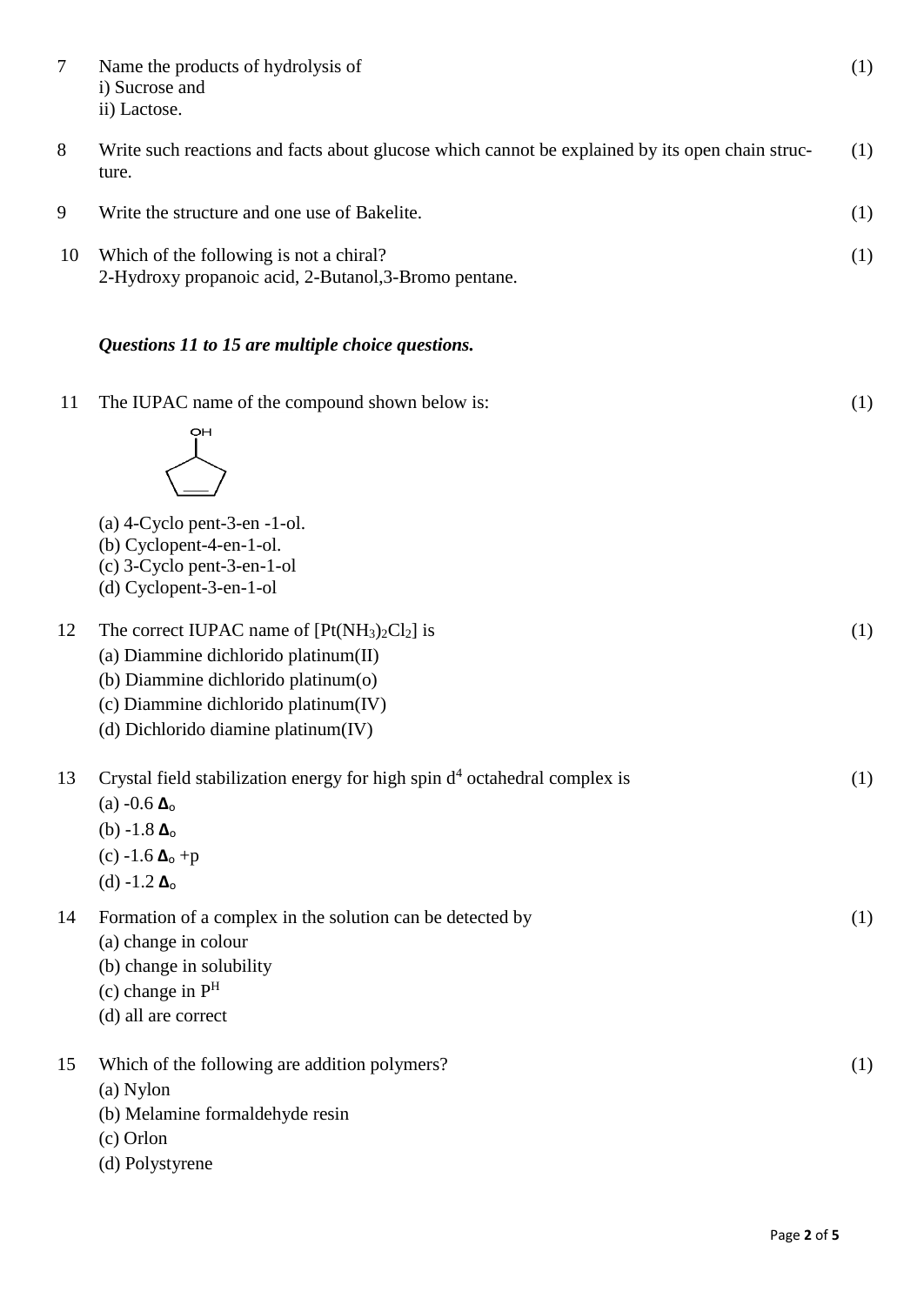## *Questions 16 to 20 :*

|    | (A)            | Both assertion and reason are correct statements, and reason is the correct explanation of<br>the assertion.                                      |     |
|----|----------------|---------------------------------------------------------------------------------------------------------------------------------------------------|-----|
|    | (B)            | Both assertion and reason are correct statements, but reason is not the correct explanation<br>of the assertion.                                  |     |
|    | (C)<br>(D)     | Assertion is correct, but reason is strong statement.<br>Assertion is wrong, but reason is correct statement.                                     |     |
| 16 | <b>Reason:</b> | <b>Assertion:</b> Sucrose is a non reducing sugar.<br>It has glycosidic linkage.                                                                  | (1) |
| 17 | <b>Reason:</b> | <b>Assertion:</b> Insulin is a globular protein<br>Globular proteins are water soluble.                                                           | (1) |
| 18 | <b>Reason:</b> | <b>Assertion:</b> HI cannot be prepared by the reaction of KI with concentrated $H_2SO_4$<br>HI has lowest H—X bond strength among halogen acids. | (1) |
| 19 |                | <b>Assertion:</b> The boiling points of alkyl halides decrease in the order<br>RI > RBr > RCl > RF                                                | (1) |
|    | <b>Reason:</b> | The boiling point of alkyl chlorides, bromides and iodides considerably higher than<br>that of the hydro carbon of comparable molecular mass.     |     |
| 20 | <b>Reason:</b> | <b>Assertion:</b> Nitration of chloro benzene leads to the formation of m-nitro chloro benzene.<br>$NO2$ group is a meta directing group.         | (1) |

## **SECTION: B**

| 21 (a) What is the basicity of $H_3PO_3$ and why? | (2) |
|---------------------------------------------------|-----|
| (b) Draw the structure of $H_3PO_3$ .             |     |
|                                                   |     |

- 22 A first order reaction takes 100 minutes for completion of 60% of the reaction. Find the time when 90% of the reaction will be completed. (2)
- 23 Why do gases always tend to be less soluble in liquids as the temperature is raised? (2)
- 24 Write the structure of the product formed:

(a) 
$$
(CH_3)_3CBr + H_2O
$$
  
\n(b)  $(CH_3)_2CH - CH(Br)CH_2CH_3$   
\n $443K$ 

25 Three geometrical isomers are possible for  $[Co(en)(H_2O)_2(NH_3)_2]^{3+}$ . Draw molecular structures of these three isomers and indicate which one of them is chiral. (2)

OR

Discuss the bonding in the coordination entity  $[Cr(NH_3)_6]^{3+}$  on the basis of valence bond theory. Also comment on the geometry and spin of the given entity. (Atomic no. of Cr=24)

26 Explain Hall-Heroult process.

OR

Write and explain the reactions involved in the extraction of gold.

(2)

(2)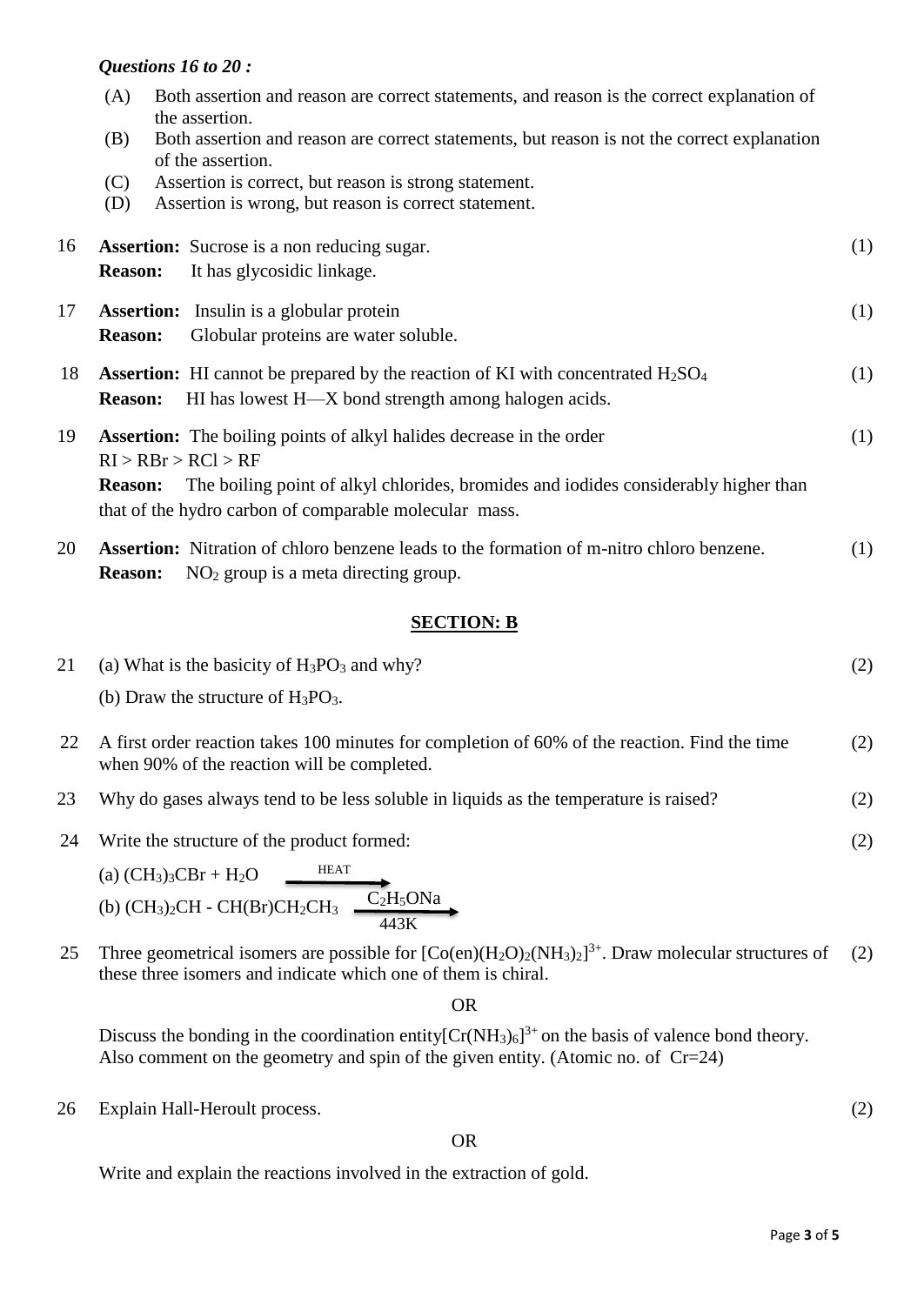27 Which of the following compounds would undergo  $S_N^{-1}$  reaction faster and why?



- 28 An aqueous solution freezes at 272.4K, while pure water at 273K. Determine the (i)molality of the solution, (ii)boiling point of solution, (iii)lowering of vapour pressure of water at 298K. (Given  $K_f=1.86K$  kg mol<sup>-1</sup> and vapour pressure of pure water is 23.757mm Hg) (3)
- 29 a) Define Half- life of a reaction.
	- b) Show that in a first order reaction, time required for completion of 99.9% is 10 times of half life of the reaction.

OR

- a) The rate constant for a first order reaction is  $60s^{-1}$ . How much time will it take to reduce the initial concentration of the reactant to its  $1/16<sup>th</sup>$  value?
- b) Define first order reaction.
- 30 a) What are the two types of emulsions and how do they differ from one another? Give one example of each. (3)
	- b) Which one of the following electrolyte is most effective for the coagulation of  $Fe(OH)_{3}$  sol and why? NaCl, Na2SO4, Na3PO<sup>4</sup>
- 31 Account for the following:
	- (a)  $PCl<sub>5</sub>$  can act as an oxidizing agent but not as a reducing agent.
	- (b) Dioxygen is a gas but sulphur is a solid.
	- (c) Halogens are coloured.
- 32 Identify the product formed when ethanol is treated with  $Con.H<sub>2</sub>SO<sub>4</sub>$  at 443K. Write the mechanism involved for the above reaction. (3)
- 33 (a) Give the chemical test to distinguish between the following pairs of compounds: i) Ethanol and Ethanal. ii)Phenol and Benzoic acid. (3)
	- (b) Arrange the following compounds in increasing order of their acid strength: Propan-1-ol, 2,4,6-trinitro phenol, 3-nitro phenol, 3,5-dinitro phenol, phenol, 4- methyl phenol.

OR

What is meant by the following terms? Give an example in each case. (a) cyano hydrin (b) Semicarbazone (c) Hemiacetal.

- 34 (a) Mention one important use of each of the following: i) Equanil ii) Sucralose (3)
	- (b) Name a broad spectrum antibiotic and state two diseases for which it is prescribed.

## **SECTION: D**

35 (a) Write the Nernst equation and emf of the following cells at 298K.  $\text{Sn(s)/Sn}^{2+}(0.050\text{M})// \text{H}^{+}(0.020) / \text{H}_{2(g)(1 \text{bar})}/ \text{Pt}$ Given  $E^0(Sn/Sn^{2+}) = -0.14V$ (5)

(3)

(3)